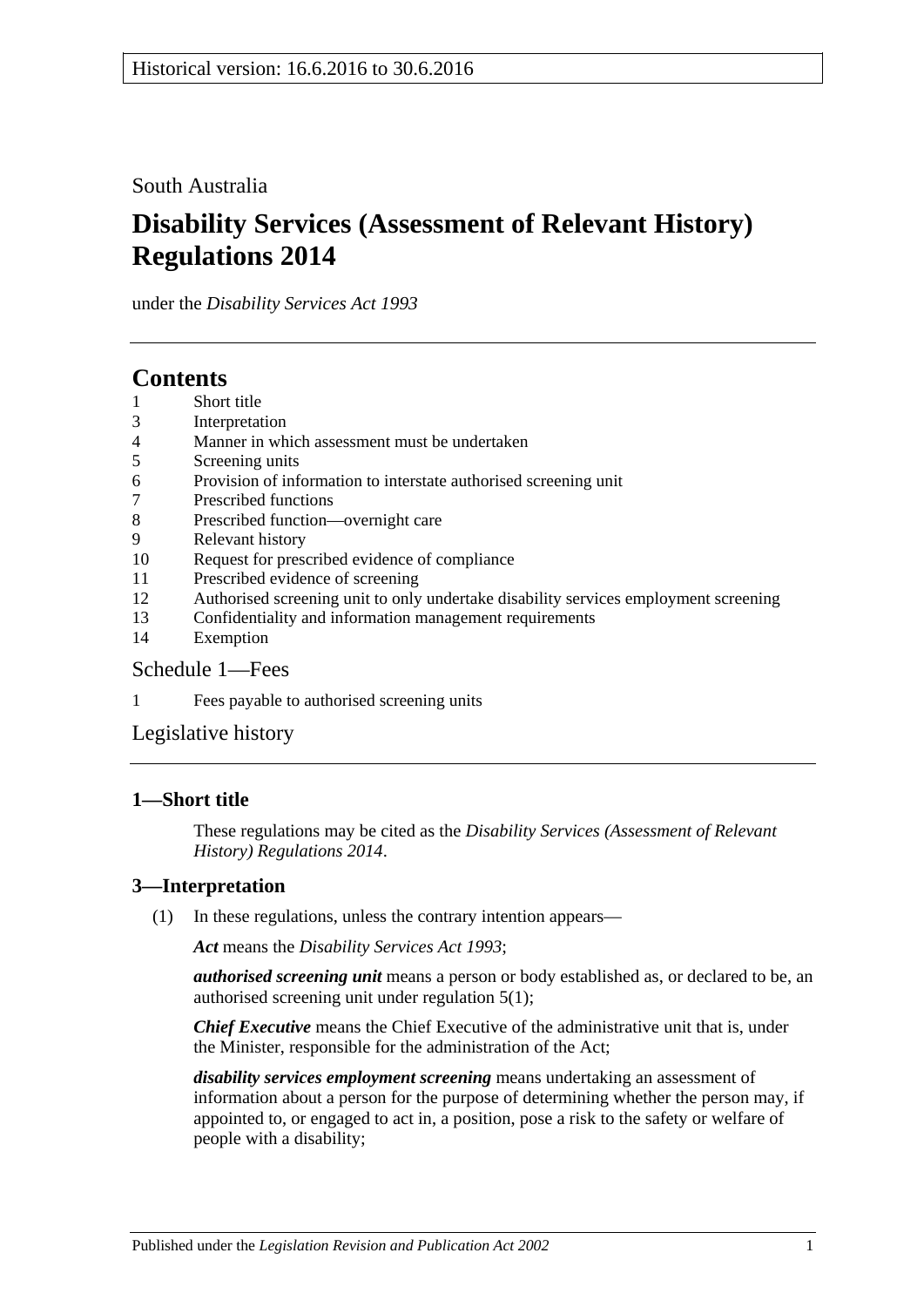*interstate authorised screening unit* means a person or body declared to be an interstate authorised screening unit under [regulation](#page-1-5) 5(2).

(2) A term or phrase used in these regulations that is used in section 5B or 5C of the Act has the same meaning as in that section unless the contrary intention appears.

#### <span id="page-1-0"></span>**4—Manner in which assessment must be undertaken**

For the purposes of section 5B(1) and (2), and section  $5C(3)(a)$ , of the Act, an assessment of a person's relevant history must be undertaken by an authorised screening unit.

#### <span id="page-1-4"></span><span id="page-1-1"></span>**5—Screening units**

- <span id="page-1-6"></span>(1) The Chief Executive may, as the Chief Executive thinks fit—
	- (a) establish authorised screening units; or
	- (b) declare, by notice in the Gazette, that a person or body is an authorised screening unit,

for the purposes of undertaking relevant history assessments under section 5B and 5C of the Act.

<span id="page-1-5"></span>(2) The Chief Executive may, by notice in the Gazette, declare that a person or body is an interstate authorised screening unit for the purposes of these regulations.

#### <span id="page-1-2"></span>**6—Provision of information to interstate authorised screening unit**

Despite any other Act or law, information forming part of a person's relevant history may be provided by the Crown, or an agency or instrumentality of the Crown, to an interstate authorised screening unit for the purpose of undertaking disability services employment screening as authorised or required under a law of another State or Territory, or of the Commonwealth.

#### <span id="page-1-3"></span>**7—Prescribed functions**

For the purposes of paragraph (c) of the definition of *prescribed functions* in section 5B(6) of the Act, the following kinds of records are prescribed (where such records relate to a person with a disability):

- (a) records of a disability service;
- (b) records of an educational or child care service;
- (c) records of a health service (within the meaning of the *[Health Care Act](http://www.legislation.sa.gov.au/index.aspx?action=legref&type=act&legtitle=Health%20Care%20Act%202008) 2008*);
- (d) records made or kept in connection with the administration of the following:
	- (i) *[Children's Protection Act](http://www.legislation.sa.gov.au/index.aspx?action=legref&type=act&legtitle=Childrens%20Protection%20Act%201993) 1993*;
	- (ii) *[Disability Services Act](http://www.legislation.sa.gov.au/index.aspx?action=legref&type=act&legtitle=Disability%20Services%20Act%201993) 1993*;
	- (iii) *[Family and Community Services Act](http://www.legislation.sa.gov.au/index.aspx?action=legref&type=act&legtitle=Family%20and%20Community%20Services%20Act%201972) 1972*;
	- (iv) *[Supported Residential Facilities Act](http://www.legislation.sa.gov.au/index.aspx?action=legref&type=act&legtitle=Supported%20Residential%20Facilities%20Act%201992) 1992*;
- (e) records relating to legal proceedings.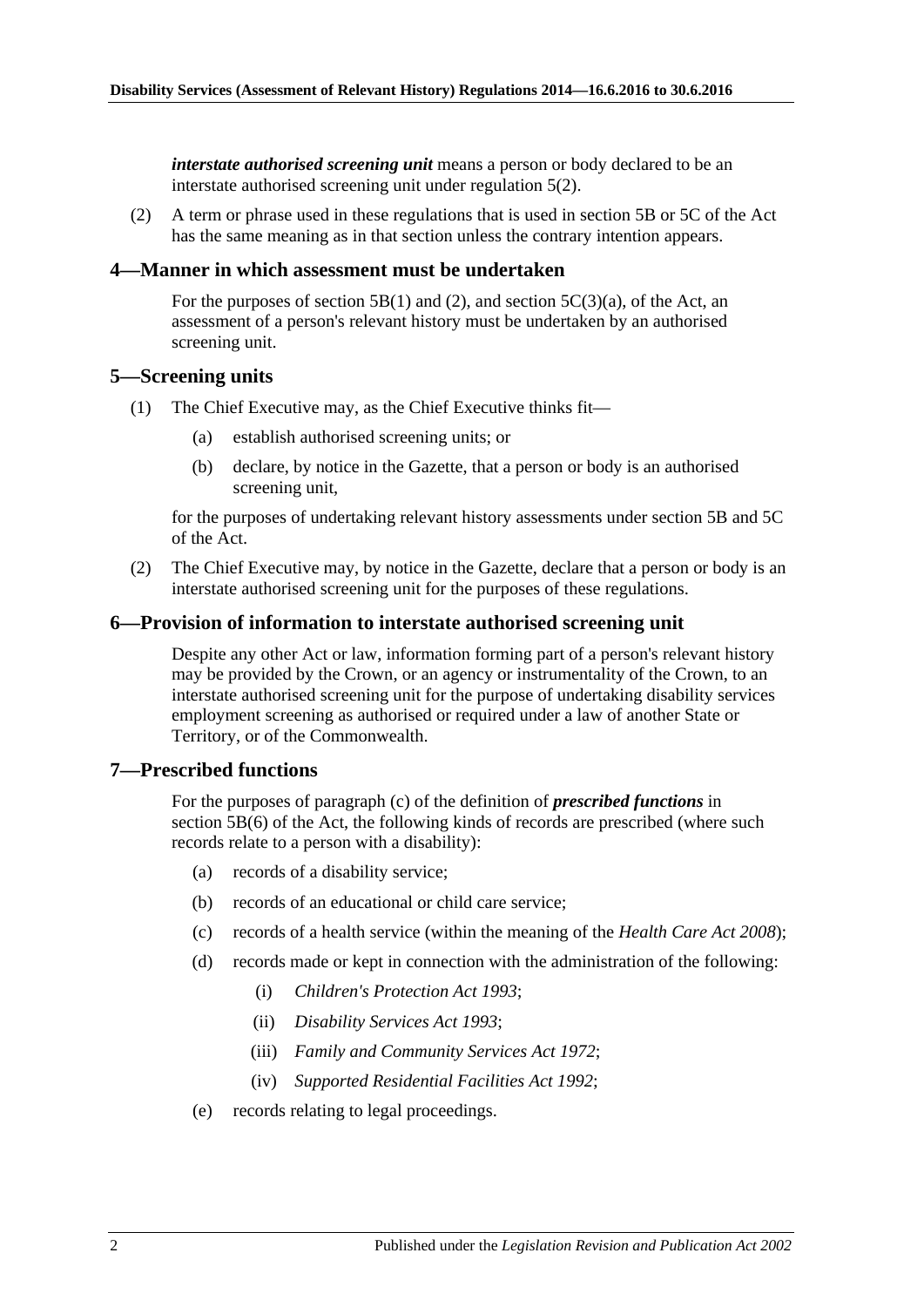#### <span id="page-2-0"></span>**8—Prescribed function—overnight care**

- (1) The provision of overnight care is prescribed for the purposes of paragraph (d) of the definition of *prescribed functions* in section 5B(6) of the Act.
- (2) In this regulation—

*overnight care* means care provided to a person with a disability overnight and involving sleeping arrangements (whether such care is provided on a short term or ongoing basis).

### <span id="page-2-1"></span>**9—Relevant history**

- <span id="page-2-3"></span>(1) For the purposes of paragraph (a)(v) of the definition of *relevant history* in section 5B(6) of the Act, the following persons and bodies are prescribed:
	- (a) the administrative unit that is, under the Minister, responsible for the administration of the Act;
	- (b) the administrative unit that is, under the Minister, responsible for the administration of the *[Children's Protection Act](http://www.legislation.sa.gov.au/index.aspx?action=legref&type=act&legtitle=Childrens%20Protection%20Act%201993) 1993*;
	- (c) the administrative unit that is, under the Minister, responsible for the administration of the *[Supported Residential Facilities Act](http://www.legislation.sa.gov.au/index.aspx?action=legref&type=act&legtitle=Supported%20Residential%20Facilities%20Act%201992) 1992*;
	- (d) a licensing authority within the meaning of the *[Supported Residential](http://www.legislation.sa.gov.au/index.aspx?action=legref&type=act&legtitle=Supported%20Residential%20Facilities%20Act%201992)  [Facilities Act](http://www.legislation.sa.gov.au/index.aspx?action=legref&type=act&legtitle=Supported%20Residential%20Facilities%20Act%201992) 1992*;
	- (e) the Courts Administration Authority;
	- (f) a prescribed disability service provider that is not a government department, agency or instrumentality;
	- (g) an authorised screening unit.
- (2) Information is excluded from the ambit of the definition of *relevant history* in section 5B(6) of the Act if—
	- (a) in respect of a relevant history assessment in relation to which the administrative unit referred to in [subregulation](#page-2-3) (1)(b) holds relevant information—the information is excluded under regulation 10B(2) of the *[Children's Protection Regulations](http://www.legislation.sa.gov.au/index.aspx?action=legref&type=subordleg&legtitle=Childrens%20Protection%20Regulations%202010) 2010* for the purposes of those regulations; or
	- (b) in respect of a relevant history assessment of a kind determined by the Chief Executive—the Chief Executive determines, for reasons based on the nature and quality of the information or on other reasonable grounds, that the information should be so excluded.

### <span id="page-2-2"></span>**10—Request for prescribed evidence of compliance**

For the purposes of section  $5C(5)(c)$  of the Act, a request must—

- (a) in the case of a request made by a person with a disability in respect of whom the prescribed function is being performed—be made orally or in writing; or
- (b) in the case of a request made by a parent, guardian or carer of such a person with a disability—
	- (i) be made in writing; and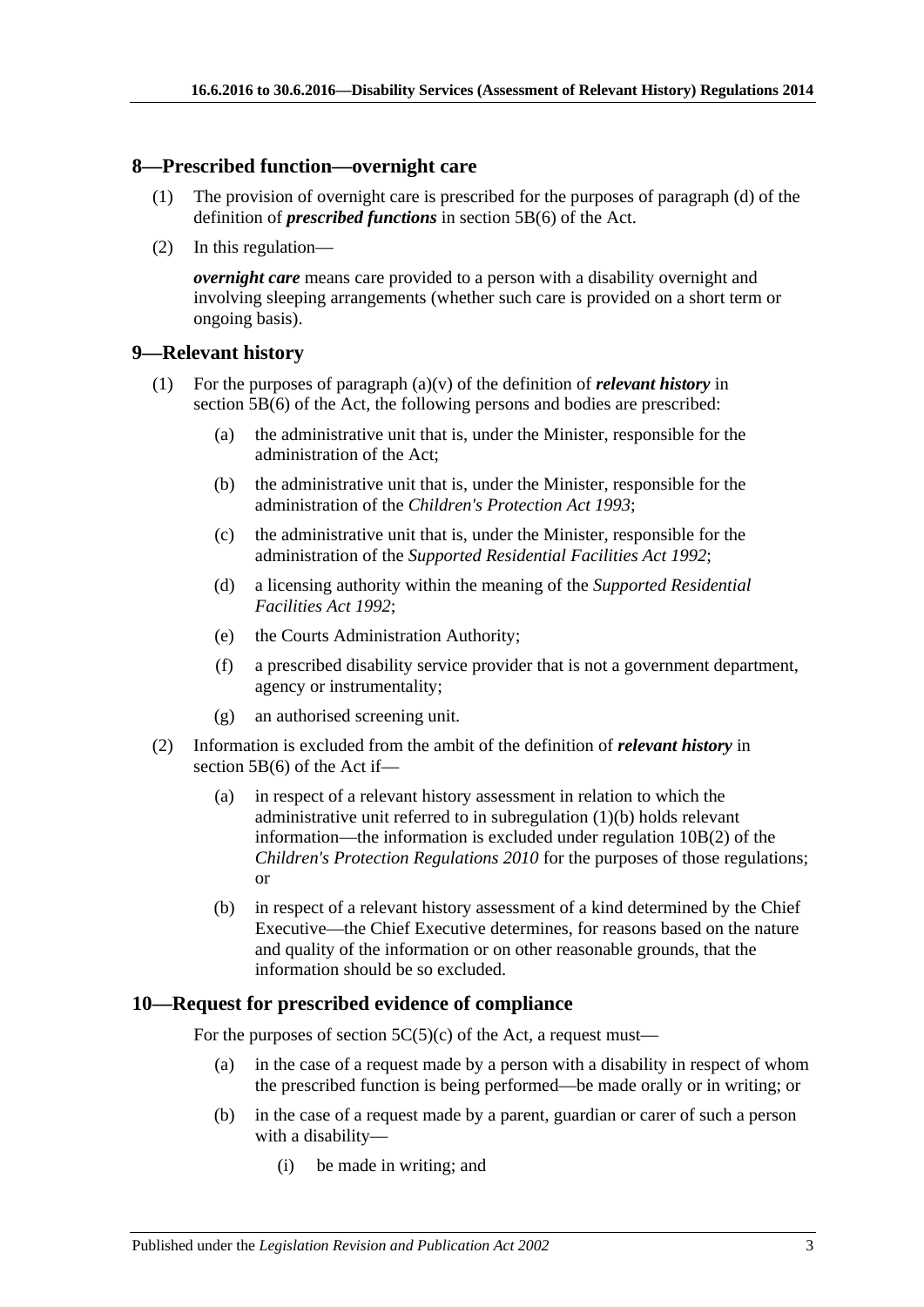- (ii) include the name of the person making the request; and
- (iii) specify whether the person making the request is the parent, guardian or carer of the person with a disability.

#### <span id="page-3-0"></span>**11—Prescribed evidence of screening**

For the purposes of section 5C(5) of the Act, the following kinds of evidence are prescribed:

- (a) a criminal history report (such as a National Police Certificate) prepared by South Australia Police, CrimTrac or a CrimTrac accredited agency or broker; or
- (b) a relevant history assessment report prepared by an authorised screening unit; or
- (c) any other evidence of a kind approved by the Chief Executive for the purposes of this regulation.

### <span id="page-3-1"></span>**12—Authorised screening unit to only undertake disability services employment screening**

- (1) An authorised screening unit must not undertake an assessment of prescribed information if—
	- (a) the assessment is not authorised or required under section 5B or 5C of the Act, or otherwise authorised by law; or
	- (b) the prescribed information was provided to the authorised screening unit for specified purposes that do not include disability services employment screening.

Maximum penalty: \$10 000.

(2) An authorised screening unit established by the Chief Executive under [regulation](#page-1-6) 5(1)(a) must not undertake any kind of assessment other than assessment of a person's relevant history for the purposes of section 5B or 5C of the Act unless the authorised screening unit has been granted approval, in writing, by the Chief Executive to undertake assessments of that kind.

Maximum penalty: \$10 000.

- (3) The Chief Executive must not grant approval to an authorised screening unit to undertake a particular kind of assessment unless the Chief Executive is satisfied that the authorised screening unit has in place appropriate safeguards to ensure that prescribed information will not be used for the purpose of those assessments.
- (4) In this regulation—

*prescribed information* means information of a kind specified in subparagraph (ii), (iii), (iv) or (v) of paragraph (a) of the definition of *relevant history* in section 5B(6) of the Act.

#### <span id="page-3-2"></span>**13—Confidentiality and information management requirements**

- (1) A person who, in the course of carrying out functions of—
	- (a) a responsible authority; or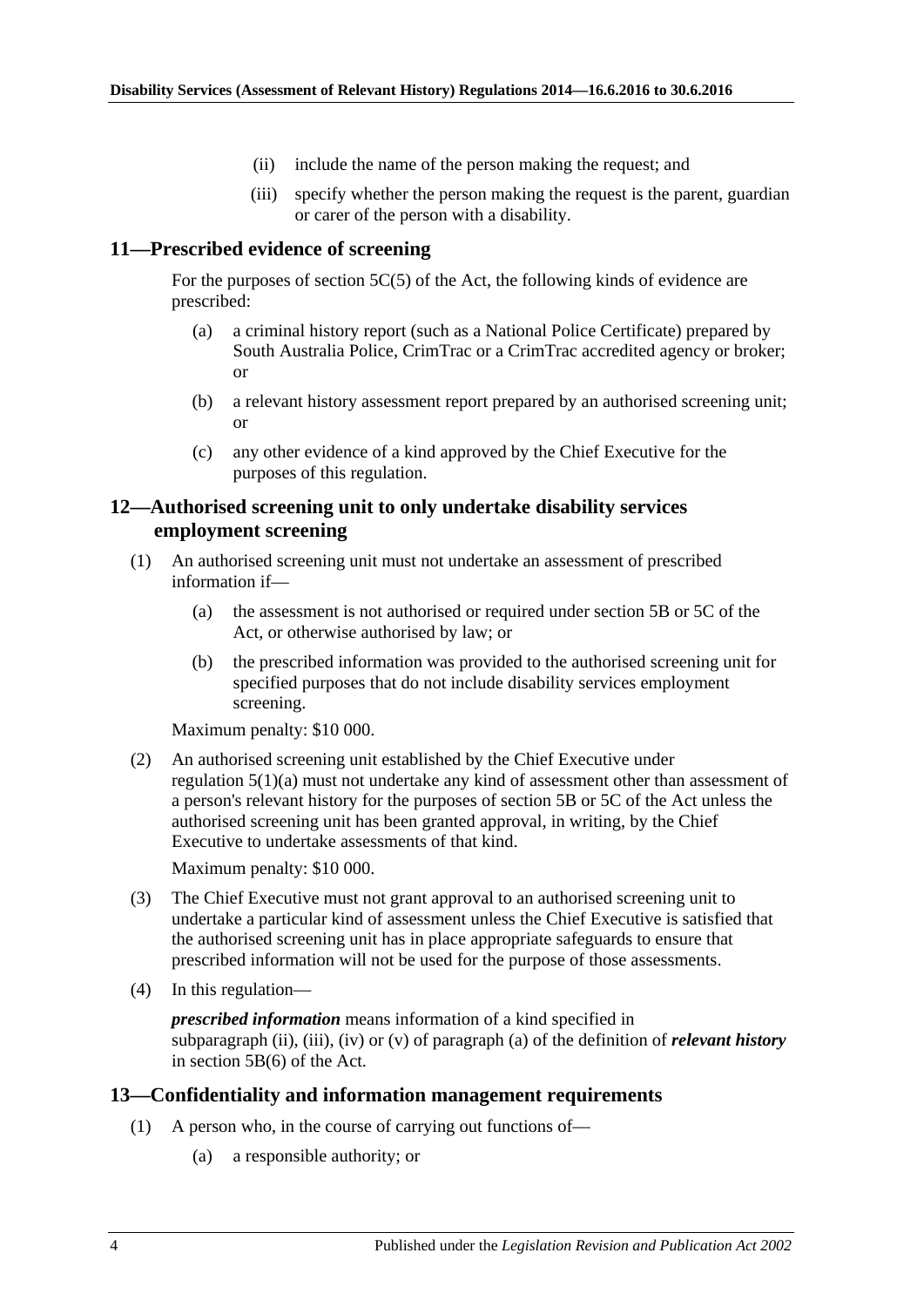- (b) an organisation to which a responsible authority communicates information forming part of a person's relevant history; or
- (c) an organisation that prepares a relevant history report for a responsible authority; or
- (d) an authorised screening unit,

has, or has had, access to information forming part of a person's relevant history must not disclose such information except—

- (e) to, or with the consent of, the person to whom the information relates; or
- (f) as may be authorised or required by law.

Maximum penalty: \$10 000.

- (2) The responsible authority for an organisation to which section 5B of the Act applies must ensure that information forming part of—
	- (a) a person's relevant history; or
	- (b) an assessment obtained from an authorised screening unit,

is dealt with in accordance with any standards for dealing with such information published from time to time by the Chief Executive (insofar as such standards are applicable to the organisation).

Maximum penalty: \$5 000.

#### <span id="page-4-0"></span>**14—Exemption**

- (1) A responsible authority for a prescribed disability service provider is exempt from the requirement under section 5B(1) of the Act to ensure that an assessment of a person's relevant history is undertaken before the person is appointed to, or engaged to act in, a prescribed position if—
	- (a) a child-related employment screening has been carried out in relation to the person within the preceding 3 years; and
	- (b) the child-related employment screening—
		- (i) indicates that the person does not pose a risk to the safety of children if engaged in child-related employment; or
		- (ii) does not indicate that the person is unsuitable to be engaged in child-related employment (however described).

#### (2) In this regulation—

*child-related employment*—a person is engaged in child-related employment if the person—

- (a) is appointed to, or is engaged to act in, a prescribed position (within the meaning of section 8B of the *[Children's Protection Act](http://www.legislation.sa.gov.au/index.aspx?action=legref&type=act&legtitle=Childrens%20Protection%20Act%201993) 1993*); or
- (b) performs a prescribed function (within the meaning of section 8B of the *[Children's Protection Act](http://www.legislation.sa.gov.au/index.aspx?action=legref&type=act&legtitle=Childrens%20Protection%20Act%201993) 1993*);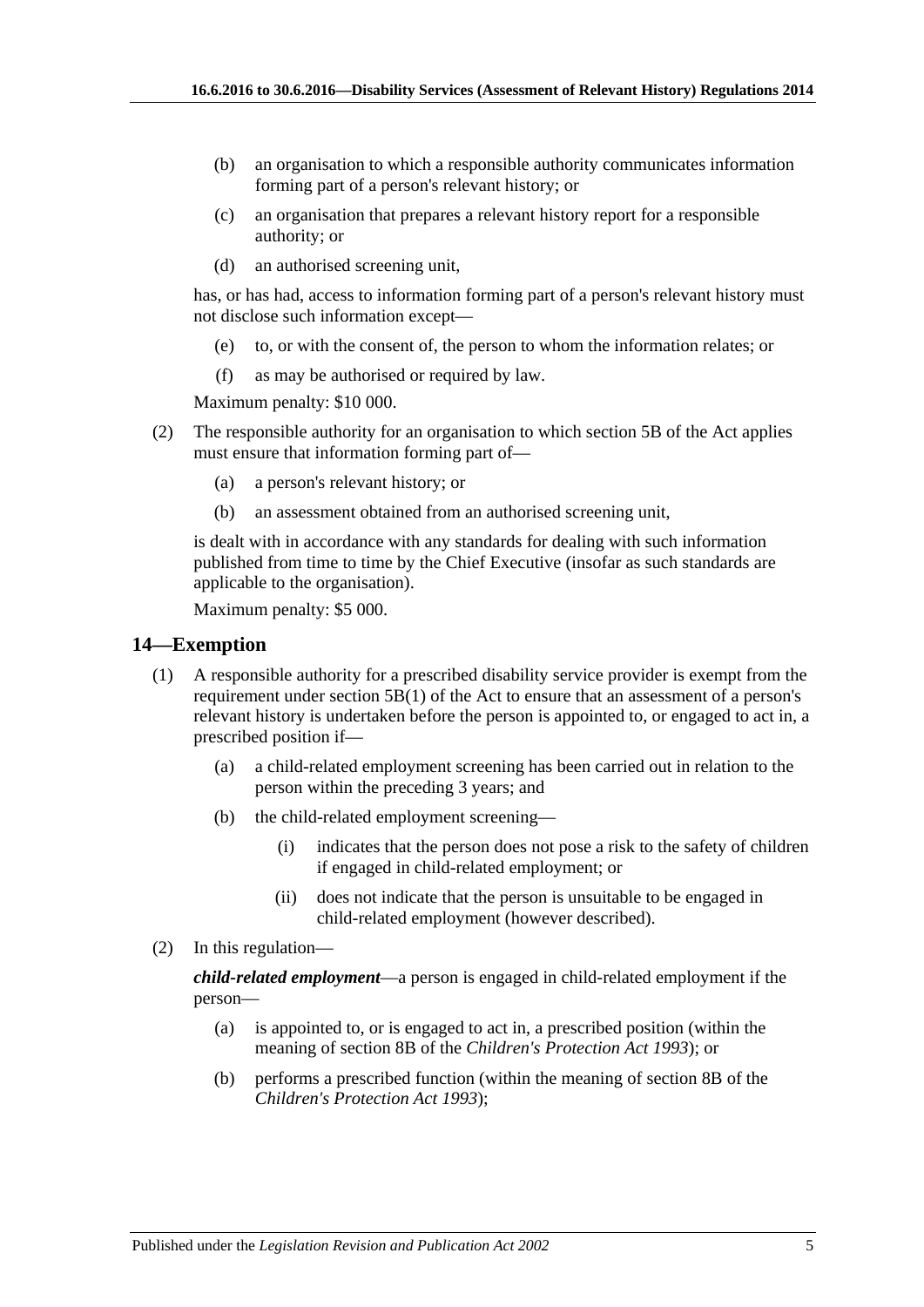*child-related employment screening*, in relation to a person, means an assessment of the person's relevant history (within the meaning of section 8B of the *[Children's](http://www.legislation.sa.gov.au/index.aspx?action=legref&type=act&legtitle=Childrens%20Protection%20Act%201993)  [Protection Act](http://www.legislation.sa.gov.au/index.aspx?action=legref&type=act&legtitle=Childrens%20Protection%20Act%201993) 1993*) for the purposes of section 8B of the *[Children's Protection](http://www.legislation.sa.gov.au/index.aspx?action=legref&type=act&legtitle=Childrens%20Protection%20Act%201993)  Act [1993](http://www.legislation.sa.gov.au/index.aspx?action=legref&type=act&legtitle=Childrens%20Protection%20Act%201993)* carried out in accordance with regulation 6(1)(b) of the *[Children's](http://www.legislation.sa.gov.au/index.aspx?action=legref&type=subordleg&legtitle=Childrens%20Protection%20Regulations%202010)  [Protection Regulations](http://www.legislation.sa.gov.au/index.aspx?action=legref&type=subordleg&legtitle=Childrens%20Protection%20Regulations%202010) 2010*.

## <span id="page-5-0"></span>**Schedule 1—Fees**

### <span id="page-5-1"></span>**1—Fees payable to authorised screening units**

- (1) Subject to [subclause](#page-5-2) (3), the fees set out in the table below are payable to an authorised screening unit for conducting a relevant history assessment under these regulations.
- (2) The fees set out in the table do not include any GST that may be payable in respect of a particular fee.
- <span id="page-5-2"></span>(3) An authorised screening unit may determine circumstances in which a fee payable to the unit may be waived or remitted.

|                                                                                                                                                                                        | Fee     |
|----------------------------------------------------------------------------------------------------------------------------------------------------------------------------------------|---------|
| If the applicant satisfies the authorised screening unit that the relevant position is a<br>voluntary position or is a student placement arranged by or through a tertiary institution | \$51.00 |
| In any other case                                                                                                                                                                      | \$92.50 |